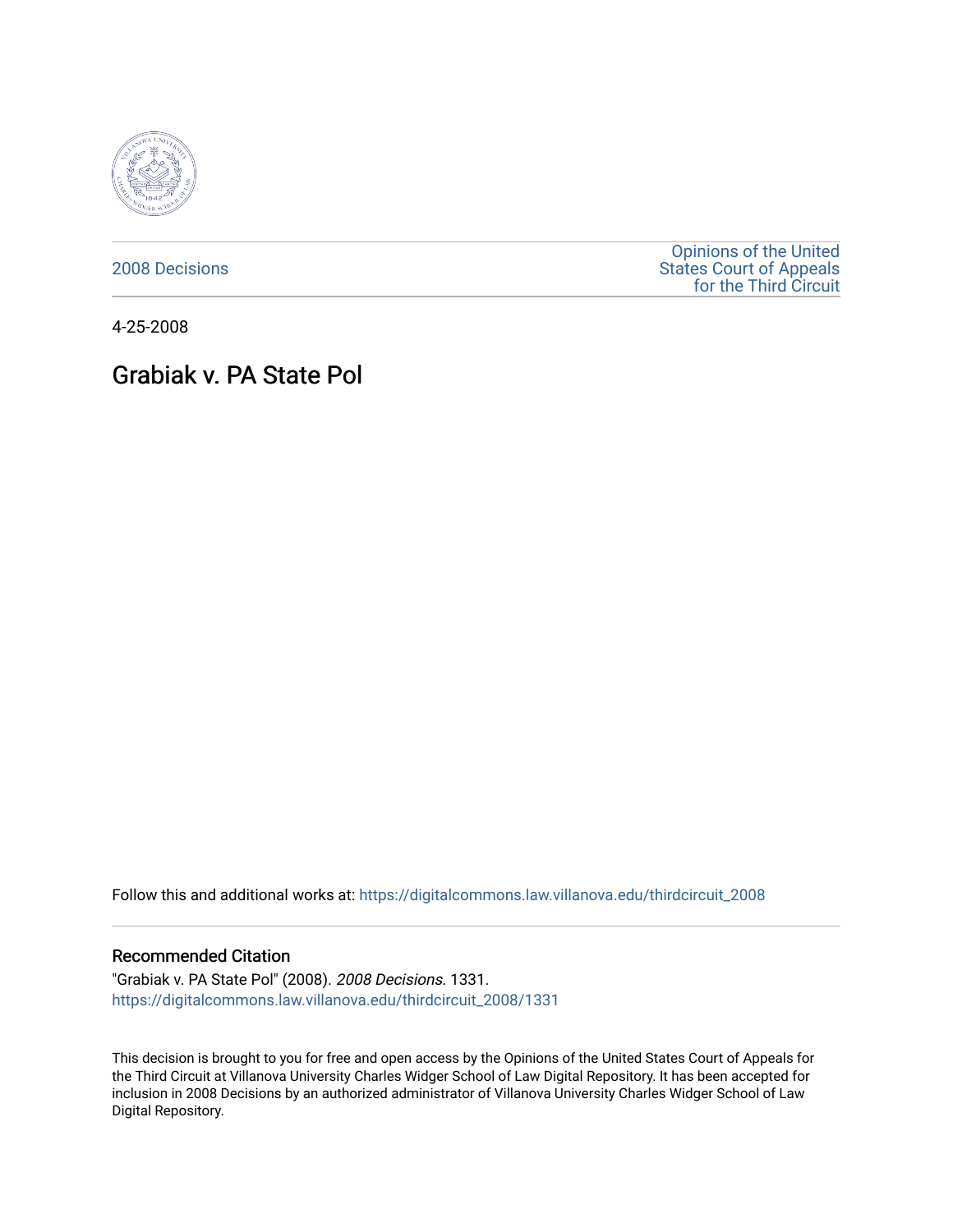# UNITED STATES COURT OF APPEALS FOR THE THIRD CIRCUIT

 $\overline{a}$ 

 $\overline{a}$ 

No. 06-4078

BRAD GRABIAK, Appellant

v.

# PENNSYLVANIA STATE POLICE (PSP); STEVEN MCDANIEL; WILLIAM LATORRE; DOUGLAS O'CONNOR

 $\overline{a}$ 

 $\overline{a}$ 

On Appeal from the United States District Court for the Eastern District of Pennsylvania (D.C. No. 05-cv-06318) District Judge: Hon. J. Curtis Joyner

Submitted Under Third Circuit LAR 34.1(a) April 18, 2008

Before: SLOVITER, JORDAN and ALARCÓN<sup>\*</sup>, Circuit Judges

(Filed: April 25, 2008)

 $\overline{a}$ 

# OPINION

Hon. Arthur L. Alarcón, Senior Judge, United States \* Court of Appeals for the Ninth Circuit, sitting by designation.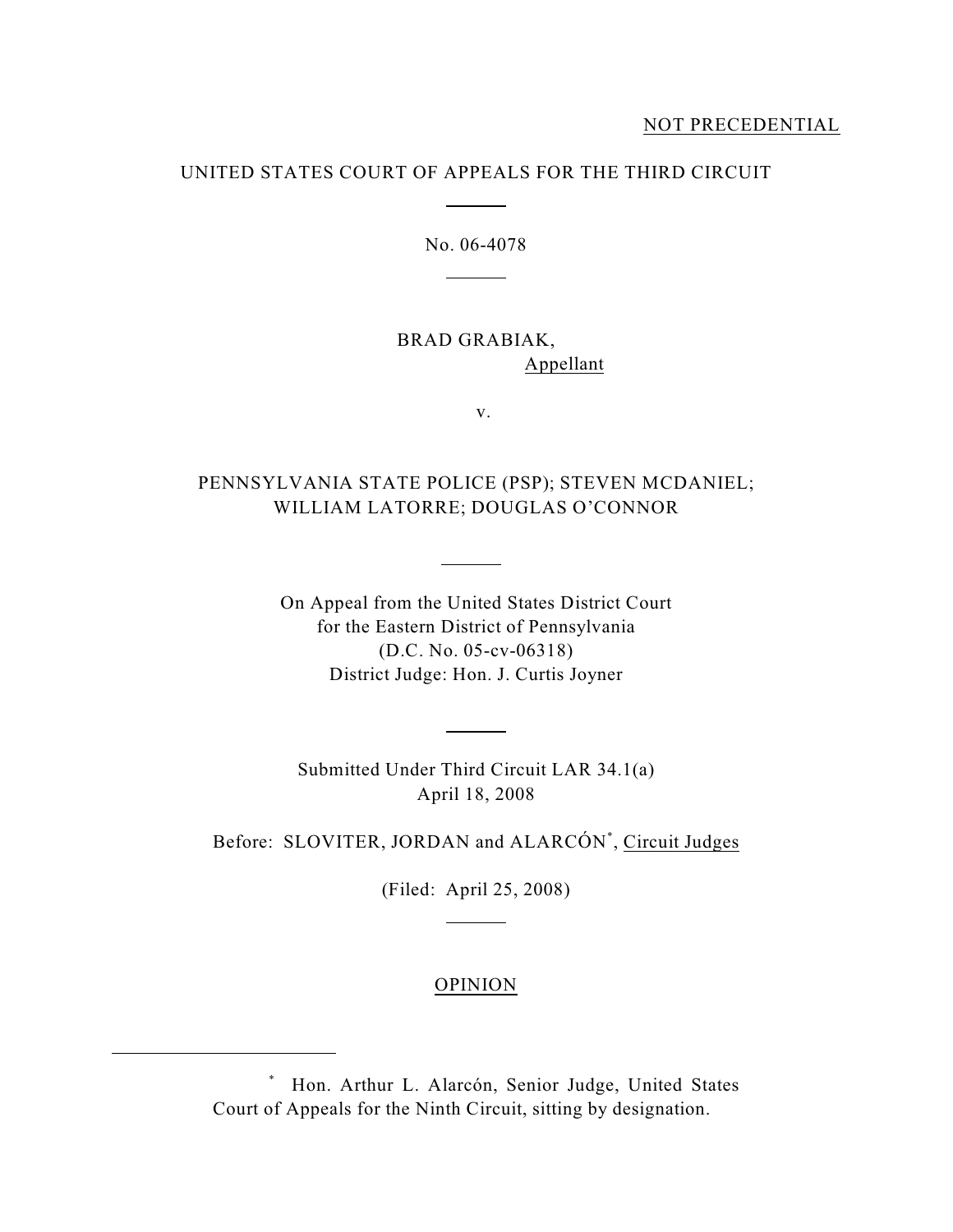## SLOVITER, Circuit Judge.

Brad Grabiak, who was formerly a probationary state police trooper, appeals the order of the District Court dismissing his complaint which alleged that his termination by the Pennsylvania State Police violated his rights to due process and expressive association.

#### **I.**

Because the District Court granted the State Police's motion to dismiss, we must accept the factual allegations set forth in Grabiak's complaint as true for purposes of this appeal. Anspach ex rel. Anspach v. City of Philadelphia, 503 F.3d 256, 260 (3d Cir. 2007). Grabiak was once employed as a municipal police officer. He enlisted in the Pennsylvania State Police Academy on November 3, 2003. On April 23, 2004, Grabiak was promoted to trooper and assigned to serve a one year probationary period. On his first day of this assignment, a sergeant told Grabiak and another new trooper with municipal police experience that he believed that such experience "was, and would be, a hindrance to success as a PSP trooper." App. at 22  $\P$  12.

Grabiak contends that he thereafter received unequal work assignments and was harassed by his direct supervisor, but he "successfully responded to many more calls than other probationary troopers." App. at 22 ¶ 16. He received a negative performance evaluation, but did not challenge it after his supervisor told him that "he would be placing, and tightening, a noose around his neck if he did so." App. at 22 ¶ 14. Grabiak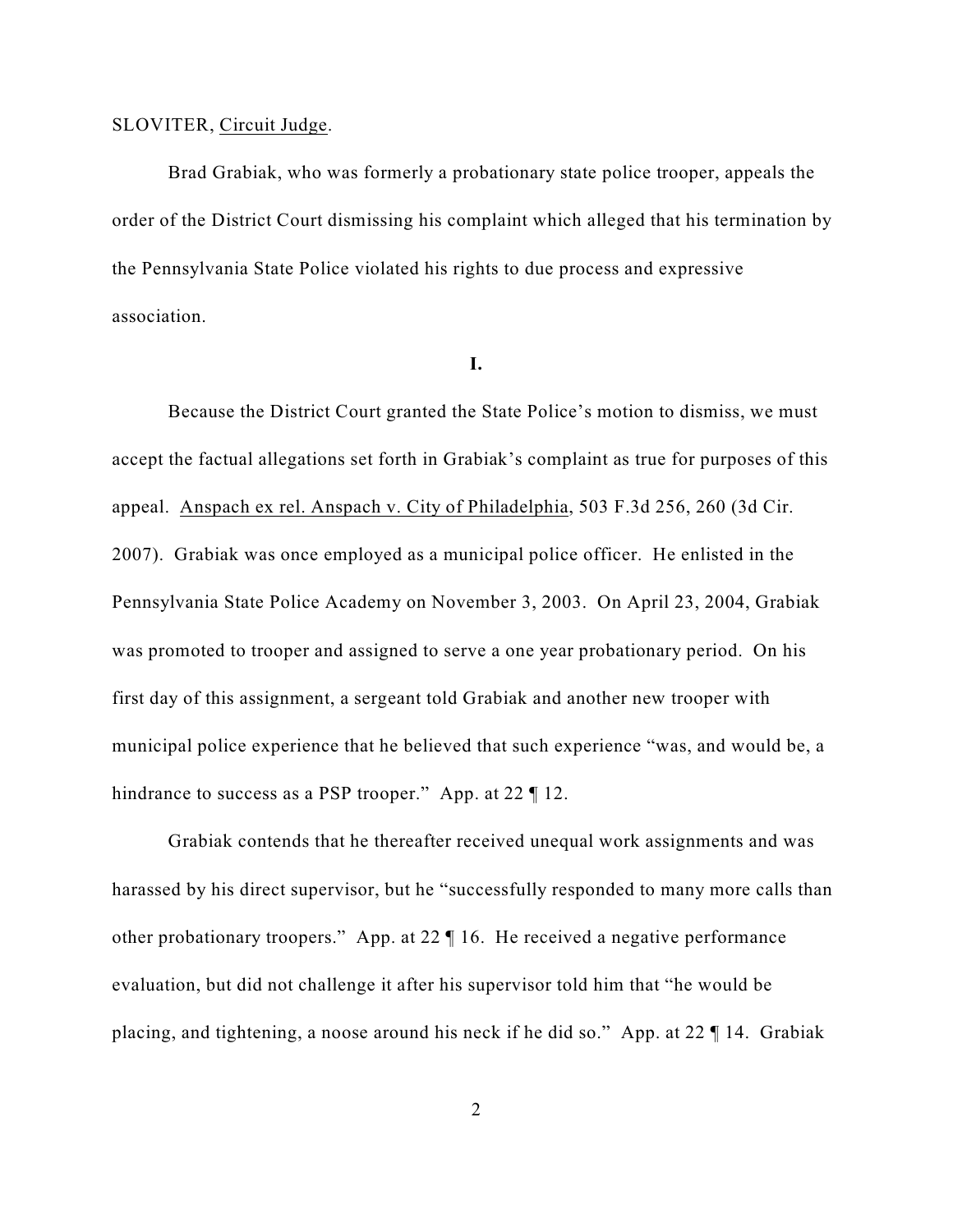received other "borderline" evaluations but his final evaluation during the probationary period was satisfactory. App. at 22 ¶ 15.

The general investigative report compiled toward the end of Grabiak's probationary period was "largely favorable," with seventeen PSP personnel recommending Grabiak's retention and two others (a lieutenant and a sergeant) opposing it. App. at 22 ¶ 18. Captain Steven McDaniel, the commanding officer, directed that Grabiak be terminated, and Grabiak received notice of termination by a letter dated April 7, 2005. Grabiak believes that he and the other probationary trooper with municipal police experience were the only probationary troopers terminated from their troop.

Grabiak filed a complaint against the Pennsylvania State Police and three individual defendants, alleging that the termination violated his First and Fourteenth Amendment rights, as well as his rights under state law. The defendants moved to dismiss the complaint, and the District Court granted their motion on August 14, 2006. Grabiak appeals. We exercise plenary review over a district court's grant of a motion to dismiss. Anspach, 503 F.3d at 260.

## **II.**

Grabiak's claim that he was entitled to notice and an opportunity to be heard, procedural due process rights protected by the Fourteenth Amendment, before the state could terminate him depends on whether Grabiak had a property interest in his employment. See United States v. James Daniel Good Real Prop., 510 U.S. 43, 48-49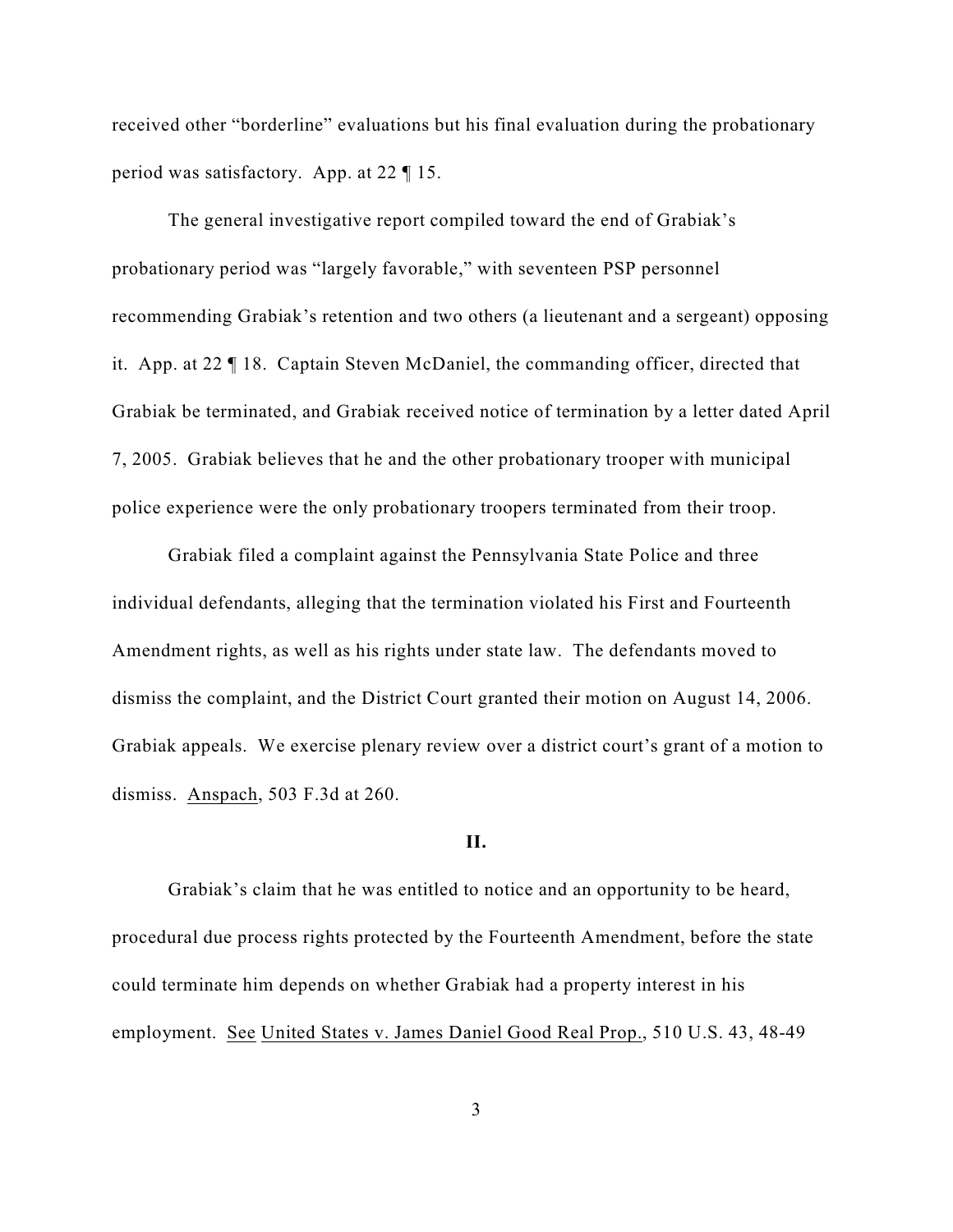(1993). He argues that he had a protected property interest in employment as a Pennsylvania state trooper. Property interests are not defined by the Constitution but by state law. Bd. of Regents v. Roth, 408 U.S. 564, 577 (1972). We therefore look to Pennsylvania law.

Employment in Pennsylvania, including government employment, is generally atwill unless otherwise provided by contract or statute. Pipkin v. Pa. State Police, 693 A.2d 190, 191 (Pa. 1997) (explaining at-will employment to mean that employees "may be terminated at any time, for any reason or for no reason") (citation and internal quotations omitted). In Pipkin, the Pennsylvania Supreme Court held that a state trooper on probationary status does not have a property right in continued employment. Id. at 194.

The relevant statute,  $\S 205(f)$  of the Administrative Code, codified at 71 Pa. Cons. Stat.  $§$  65(f), provides:

> All new cadets and troopers shall serve a probationary period of eighteen months from date of original enlistment, during which time they may be dismissed by the Commissioner for violations of rules and regulations, incompetency, and inefficiency without action of a court martial board or the right of appeal to a civil court.

In Pipkin, the Pennsylvania Supreme Court held that the Pennsylvania legislature did not intend to provide a trooper on probation with the expectation of continued employment and concluded that "[i]f no review of the decision to discharge an employee is permitted, then there is an indication that the decision to discharge has been committed to the discretion of the employer. . . ." 693 A.2d at 193. The court contrasted  $\S 205(f)$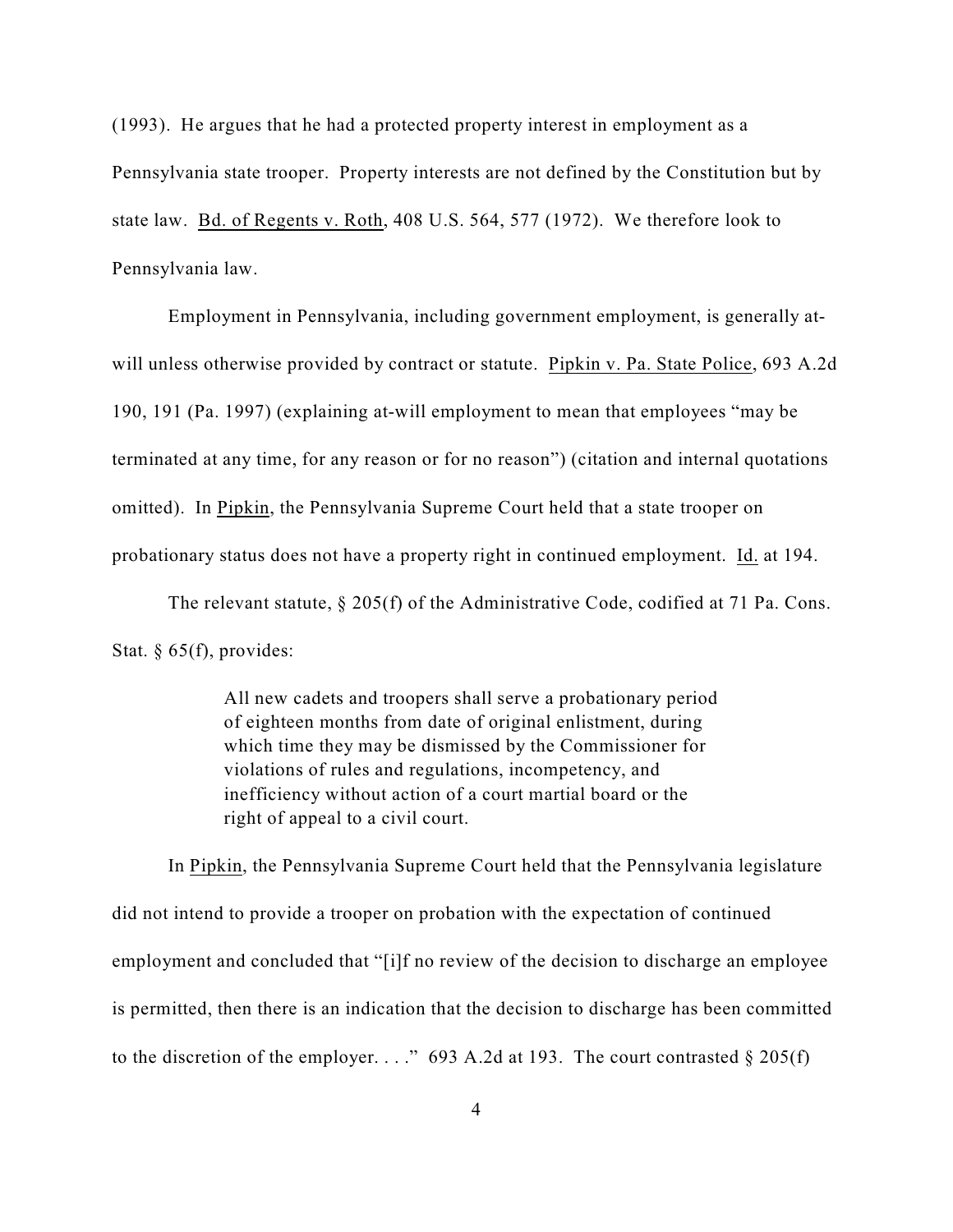with  $\S 205(e)$ , codified at 71 Pa. Cons. Stat.  $\S 65(e)$ , which applies to non-probationary troopers and requires court martial board action at the recommendation of the Governor and Pennsylvania State Police Commissioner prior to dismissal or reduction in rank. Id. Therefore, the Court concluded that probationary troopers do not have a protected property interest in continued employment. Id.

Even before Pipkin, this court held that "§ 205(f) was intended not to confer rights on probationary troopers, but rather to make it clear that probationary troopers were not to have the expectation of continued employment that non-probationary troopers enjoy." Blanding v. Pa. State Police, 12 F.3d 1303, 1307 (3d Cir. 1993).

Grabiak seeks to distinguish his case from others that have upheld dismissal of probationary troopers because he claims that he did not violate any rules or regulations or perform incompetently or inefficiently, as specified by § 205(f). The Pennsylvania Commonwealth Court has held that § 205(f) "does not limit the grounds upon which a cadet can be dismissed. Rather, the reasons stated are only grounds upon which a cadet may be dismissed." Graham v. Pa. State Police, 634 A.2d 849, 851 (Pa. Commw. Ct. 1993) (emphasis in original); see also Gehring v. Pa. Labor Relations Bd., 850 A.2d 805, 809 (Pa. Commw. Ct. 2004) (stating that § 205(f) is a specific grant of discretion to the Commissioner to dismiss probationary troopers). We are bound by Pennsylvania law and conclude that Grabiak did not have a property interest in continued employment as a state trooper. It follows that the District Court did not err in dismissing Grabiak's procedural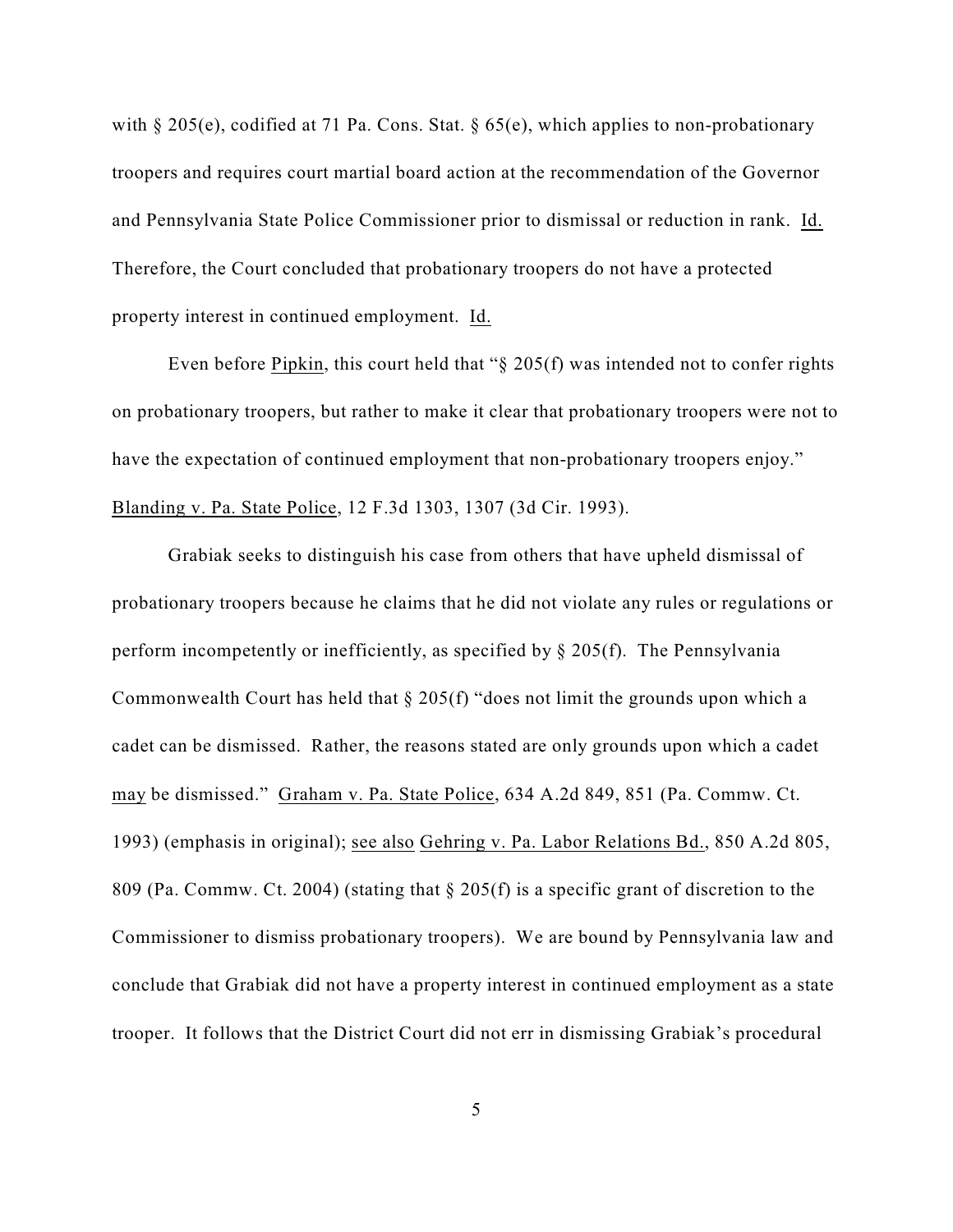due process claim.

#### **III.**

Grabiak also claims that his substantive due process right was violated because "the government deliberately and arbitrarily abused its power." Nicholas v. Pa. State Univ., 227 F.3d 133, 139 (3d Cir. 2000) (citations and internal quotations omitted). According to substantive due process rights, a protected interest may not be taken away by state action that "shocks the conscience." United Artists Theatre Circuit, Inc. v. Twp. of Warrington, 316 F.3d 392, 399-400 (3d Cir. 2003). As a threshold matter, a plaintiff must demonstrate that he possessed an interest protected by the due process clause. Nicholas, 227 F.3d at 139-40. We have already concluded that Grabiak's probationary employment was not subject to procedural due process protections. Even if we had concluded otherwise, Grabiak would still have to demonstrate that his property interest is "fundamental" under the United States Constitution. Id. at 140. This, however, is foreclosed by our decision in Nicholas, where we held that a tenured faculty member of a state-affiliated university did not have a fundamental property interest in his employment and was therefore not entitled to substantive due process protection. Id. at 142. Because Grabiak was a probationary, rather than a permanent or tenured, state employee, his termination did not violate his substantive due process rights.

#### **IV.**

Finally, Grabiak claims that his prior employment as a municipal police officer